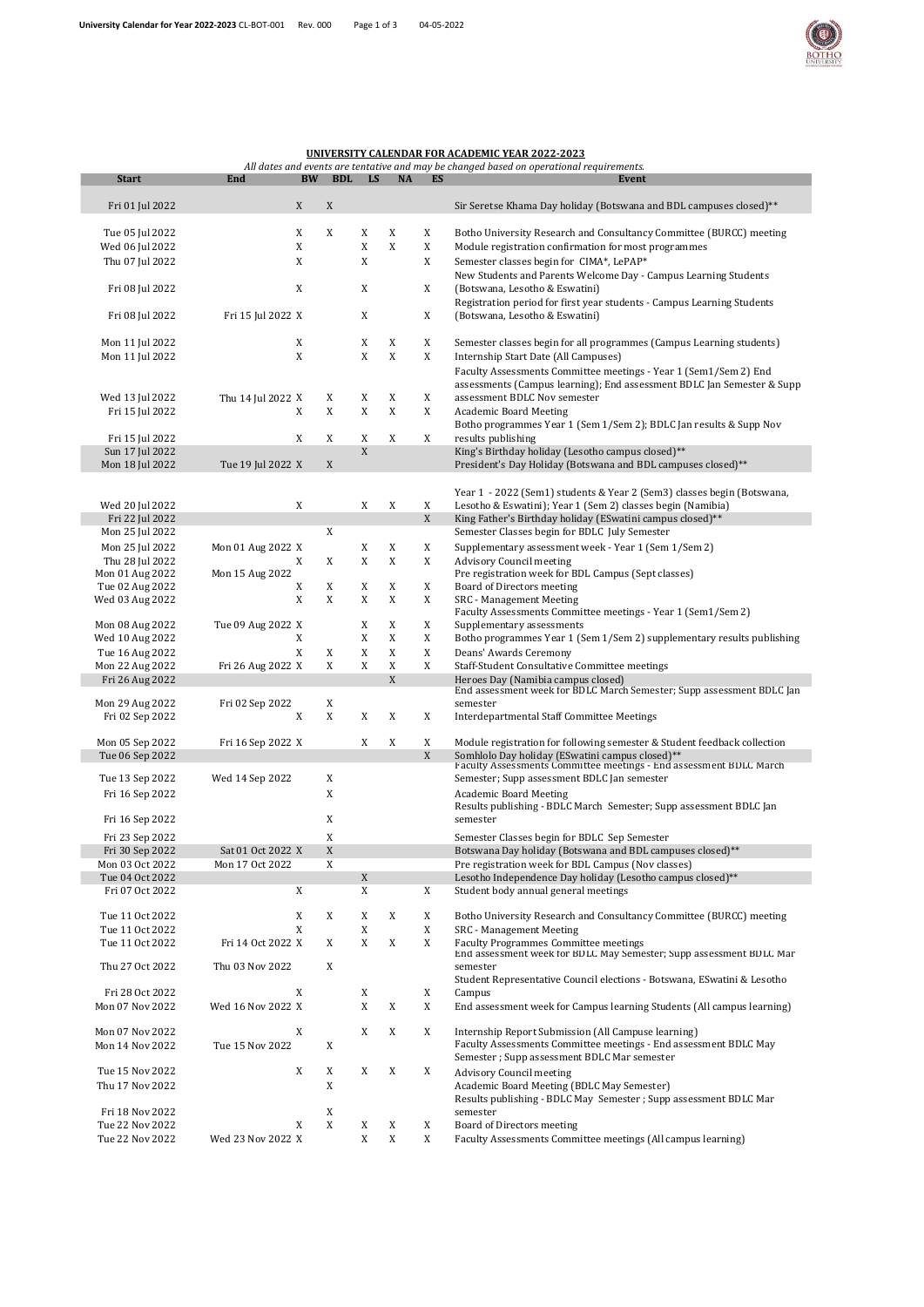

| Thu 24 Nov 2022                    |                      |        |        |                  |             |                                                                                                                                            |
|------------------------------------|----------------------|--------|--------|------------------|-------------|--------------------------------------------------------------------------------------------------------------------------------------------|
|                                    | X                    |        | X      | X                | X           | Academic Board meeting                                                                                                                     |
| Fri 25 Nov 2022                    | X                    |        | X      | X                | X           | Botho programmes Campus Learning results publishing                                                                                        |
| Fri 25 Nov 2022                    | X                    | X      | X      | X                | X           | <b>BUIRC 2022</b>                                                                                                                          |
| Mon 28 Nov 2022                    |                      | X      |        |                  |             | Semester Classes begin for BDLC Nov Semester                                                                                               |
| Thu 01 Dec 2022                    | Thu 15 Dec 2022      | X      |        |                  |             | Pre registration week for BDL Campus (Jan classes)                                                                                         |
| Mon 05 Dec 2022                    | Fri 09 Dec 2022 X    |        | X      | X                | X           | Supplementary assessment week - All Campus Learning                                                                                        |
| Thu 08 Dec 2022                    | X                    | X      | X      | X                | X           | Management Review Committee meeting                                                                                                        |
| Sat 10 Dec 2022                    |                      |        |        | X                |             |                                                                                                                                            |
|                                    |                      |        |        |                  |             | Namibian Women's Day / Human Rights' Day (Namibia campus closed)**<br>End assessment week for BDLC July Semester; Supp assessment BDLC May |
| Mon 12 Dec 2022                    | Wed 21 Dec 2022      | X      |        |                  |             | semester                                                                                                                                   |
|                                    |                      |        |        |                  |             | Faculty Assessments Committee meetings (All campus learning                                                                                |
| Mon 19 Dec 2022                    | Tue 20 Dec 2022 X    |        | X      | X                | X           | Supplementary)                                                                                                                             |
|                                    |                      |        |        |                  |             |                                                                                                                                            |
| Wed 21 Dec 2022                    | X                    |        | X      | X                | X           | Botho programmes supplementary results publishing (All campus learning)                                                                    |
| Sat 24 Dec 2022                    | Mon 02 Jan 2023 X    | X      | X      | X                | $\mathbf X$ | Christmas and New Year holiday (All campuses closed)**                                                                                     |
| Thu 05 Jan 2023                    | X<br>X               |        | X<br>X | X                | X<br>X      | Semester classes begin for CIMA* and LePAP*                                                                                                |
| Fri 06 Jan 2023                    | X                    |        | X      | X                | X           | Module registration confirmation for most programmes                                                                                       |
| Wed 11 Jan 2023<br>Thu 12 Jan 2023 | X                    |        | X      | X                | X           | Semester classes begin for most programmes (All Campus Learning)<br>Internship Start Date (All Campuses)                                   |
|                                    |                      |        |        |                  |             |                                                                                                                                            |
| Tue 17 Jan 2023                    | X                    | X      | X      | X                | X           |                                                                                                                                            |
|                                    |                      |        |        |                  |             | Botho University Research and Consultancy Committee (BURCC) meeting<br>Faculty Assessments Committee meetings - End assessment BDLC July   |
| Wed 11 Jan 2023                    | Thu 12 Jan 2023      | X      |        |                  |             | Semester ; Supp assessment BDLC May semester                                                                                               |
| Mon 16 Jan 2023                    | X                    | X      | X      | X                | X           | <b>Academic Board Meeting</b>                                                                                                              |
|                                    |                      |        |        |                  |             | Results publishing - BDLC July Semester ; Supp assessment BDLC May                                                                         |
| Tue 17 Jan 2023                    |                      | X      |        |                  |             | semester                                                                                                                                   |
| Mon 23 Jan 2023                    |                      | X      |        |                  |             | <b>BDLC</b> Jan Semester start                                                                                                             |
|                                    |                      |        |        |                  |             | End assessment week - BDLC September Semester; Supp assessment BDLC                                                                        |
| Fri 24 Feb 2023                    | Thu 02 Mar 2023      | X      |        |                  |             | July semester                                                                                                                              |
| Wed 01 Feb 2023                    | Wed 15 Feb 2023      |        |        |                  |             | Pre registration week for BDL Campus (Mar classes)                                                                                         |
| Wed 01 Feb 2023                    | X                    |        | X      |                  | X           | SRC - Management Meeting                                                                                                                   |
| Wed 08 Feb 2023                    | X                    |        | X      | X                | X           | Deans' Awards Ceremonies                                                                                                                   |
| Fri 10 Feb 2023                    | X                    |        | X      | X                | X           | Interdepartmental Staff Committee meeting                                                                                                  |
| Tue 21 Feb 2023                    | X                    | X      | X      | X                | X           | Board of Directors meeting                                                                                                                 |
| Sun 19 Feb 2023                    | Thu 23 Feb 2023 X    | X      | X      |                  |             | Registration for graduation - Botswana, Lesotho & DL Campuses                                                                              |
| Wed 22 Feb 2023                    | Sun 26 Feb 2023 X    |        | X      | X                | X           | Staff-Student Consultative Committee meetings                                                                                              |
| Mon 06 Mar 2023                    |                      |        |        | X                |             | Year 1 Sem 1 start (Namibia)                                                                                                               |
|                                    |                      |        |        |                  |             |                                                                                                                                            |
| Wed 08 Mar 2023                    | Sun 19 Mar 2023 X    |        | X      | X                | X           | Module registration for following semester & Student feedback collection                                                                   |
|                                    |                      |        |        |                  |             | Faculty Assessments Committee meetings - End assessment BDLC Sep                                                                           |
| Tue 14 Mar 2023<br>Fri 17 Mar 2023 | Wed 15 Mar 2023<br>X | X<br>X | X      | X                | X           | Semester ; Supp assessment BDLC Jul semester                                                                                               |
|                                    |                      |        |        |                  |             | Academic Board Meeting                                                                                                                     |
|                                    |                      |        |        |                  |             |                                                                                                                                            |
|                                    |                      |        |        |                  |             |                                                                                                                                            |
| Mon 20 Mar 2023                    |                      | X      |        |                  |             | Results publishing - BDLC Sep Semester ; Supp assessment BDLC Jul semester                                                                 |
| Tue 21 Mar 2023<br>Thu 23 Mar 2023 | X                    | X      | X      | X<br>X           | X           | Namibia Independence Day (Namibia campus closed)**                                                                                         |
| Fri 24 Mar 2023                    |                      | X      |        |                  |             | <b>Advisory Council meeting</b><br><b>BDLC Mar Semester start</b>                                                                          |
| Mon 03 Apr 2023                    | Mon 17 Apr 2023      | X      |        |                  |             | Pre registration week for BDL Campus (May classes)                                                                                         |
| Wed 05 Apr 2023                    | X                    |        | X      | X                | X           | SRC - Management Meeting                                                                                                                   |
|                                    |                      |        |        |                  |             |                                                                                                                                            |
| Tue 11 Apr 2023                    | X                    | X      | X      | X                | X           | Botho University Research and Consultancy Committee (BURCC) meeting                                                                        |
| Wed 12 Apr 2023                    | Fri 14 Apr 2023 X    | X      | X      | X                | X           | <b>Faculty Programmes Committee meetings</b>                                                                                               |
| Fri 14 Apr 2023                    | Mon 17 Apr 2023 X    |        | X      | X                | X           | Easter holiday (All campuses closed)**                                                                                                     |
| Wed 19 Apr 2023                    |                      |        |        |                  | X           | King's Birthday holiday (ESwatini campus closed)**                                                                                         |
| Tue 25 Apr 2023                    |                      |        |        |                  | X           | National Flag Day holiday (ESwatini campus closed)**                                                                                       |
| Thu 27 Apr 2023                    |                      | X      |        |                  |             | End assessment week - BDLC November Semester; Supp assessment BDLC                                                                         |
|                                    | Thu 04 May 2023      |        |        |                  |             | Sep semester                                                                                                                               |
| Mon 01 May 2023                    | X                    | X      | X      | X                | X           | Labour Day/International Workers' day holiday (All campuses closed)**                                                                      |
| Thu 04 May 2023                    |                      |        |        | $\mathbf X$      |             | Cassinga Day (Namibia campus closed)**                                                                                                     |
| Wed 10 May 2023                    | Fri 19 May 2023 X    |        | X      | X                | X           | End assessment week (all Campus Learning)                                                                                                  |
| Thu 11 May 2023                    | X                    | X      | X      | X                | X           | Internship Report Submission (All Campuses Including BDLC)                                                                                 |
| Fri 12 May 2023                    | X                    | X      | X      | X                | X           | Interdepartmental Staff Committee meeting                                                                                                  |
|                                    |                      |        |        |                  |             | Faculty Assessments Committee meetings - BDLC November Semester; Supp                                                                      |
| Mon 15 May 2023                    | Tue 16 May 2023      | X      |        |                  |             | assessment BDLC Sep semester                                                                                                               |
| Wed 17 May 2023                    | X                    | X      | X      | X                | X           | Academic Board meeting                                                                                                                     |
|                                    |                      |        |        |                  |             | End Assessments results publishing for BDLC November Semester; Supp                                                                        |
| Fri 19 May 2023                    |                      | X      |        |                  |             | assessments results publishing for Sept Semester                                                                                           |
| Tue 23 May 2023                    | X                    | X      | X      | X                | X           | Board of Directors meeting                                                                                                                 |
| Wed 24 May 2023                    |                      | X      |        |                  |             | Semester Classes begin for BDLC May Semester                                                                                               |
|                                    |                      |        |        |                  |             | Africa Day holiday (Namibia campus closed) & Heroes Day holiday (Lesotho                                                                   |
| Thu 25 May 2023<br>Thu 25 May 2023 | X                    | X      | X<br>X | X<br>$\mathbf X$ | X           | campus closed)**<br>Ascension Day holiday (All campuses closed)**                                                                          |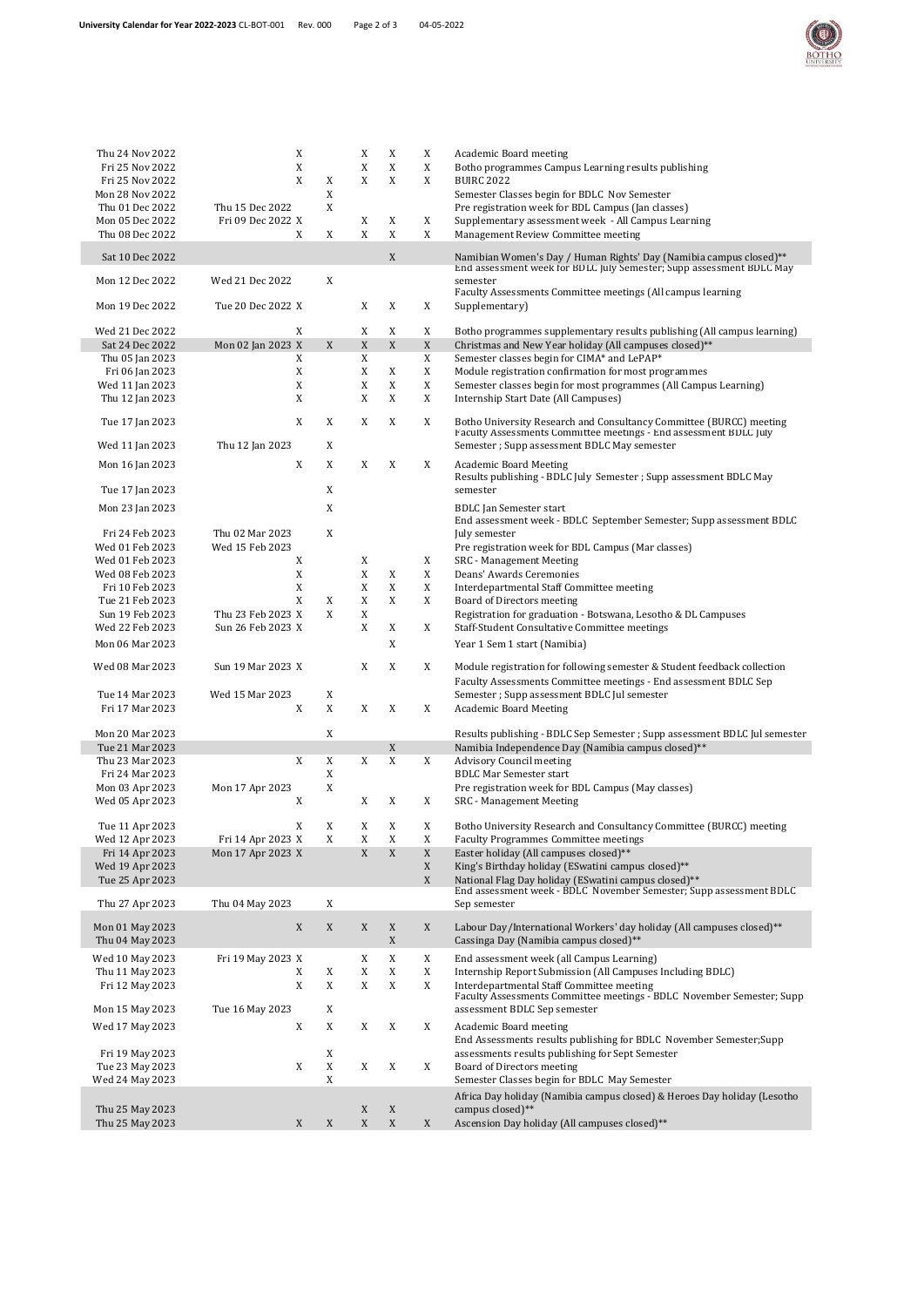

|                 |                   |   |   |   |   | Faculty Assessments Committee meetings - End assessment (all Campus           |
|-----------------|-------------------|---|---|---|---|-------------------------------------------------------------------------------|
| Wed 31 May 2023 | Thu 01 Jun 2023 X |   | X | X | X | Learning)                                                                     |
| Thu 01 Jun 2023 | Thu 15 Jun 2023   | X |   |   |   | Pre registration week for BDL Campus (Jul classes)                            |
| Fri 02 Jun 2023 | X                 | X | X | X | X | Academic Board meeting                                                        |
| Mon 05 Jun 2023 | X                 |   | X | X | X | Botho programmes Campus Learning results publishing                           |
| Fri 09 Jun 2023 | X                 | X |   |   |   | Graduation Ceremony - Botswana & DL Campuses                                  |
| Thu 15 Jun 2023 | Thu 22 Jun 2023 X |   | X | X | X | Supplementary assessment week - All Campus Learning                           |
| Thu 22 Jun 2023 | X                 | X | X | X | X | Management Review Committee meeting                                           |
| Fri 23 Jun 2023 |                   |   | X |   |   | Graduation Ceremony - Lesotho Campus                                          |
| Mon 26 Jun 2023 | Mon 03 Jul 2023   | X |   |   |   | End assessment week - BDLC Jan Semester; Supp assessment BDLC Nov<br>semester |
|                 |                   |   |   |   |   | Faculty Assessments Committee meetings - Supplementary assessment (all        |
| Wed 28 Jun 2023 | Thu 29 Jun 2023 X |   | X | X | X | Campus Learning)                                                              |
| Fri 30 Jun 2023 | X                 |   | X | X | X | Botho programmes supplementary results publishing - Campus Learning           |

*\*These dates are estimated as they are dependent on external organisation's examination and results release dates and thus are subject to change without notice. \*\*Some holidays are dependent on nationally declared public holidays and thus are subject to change without notice.*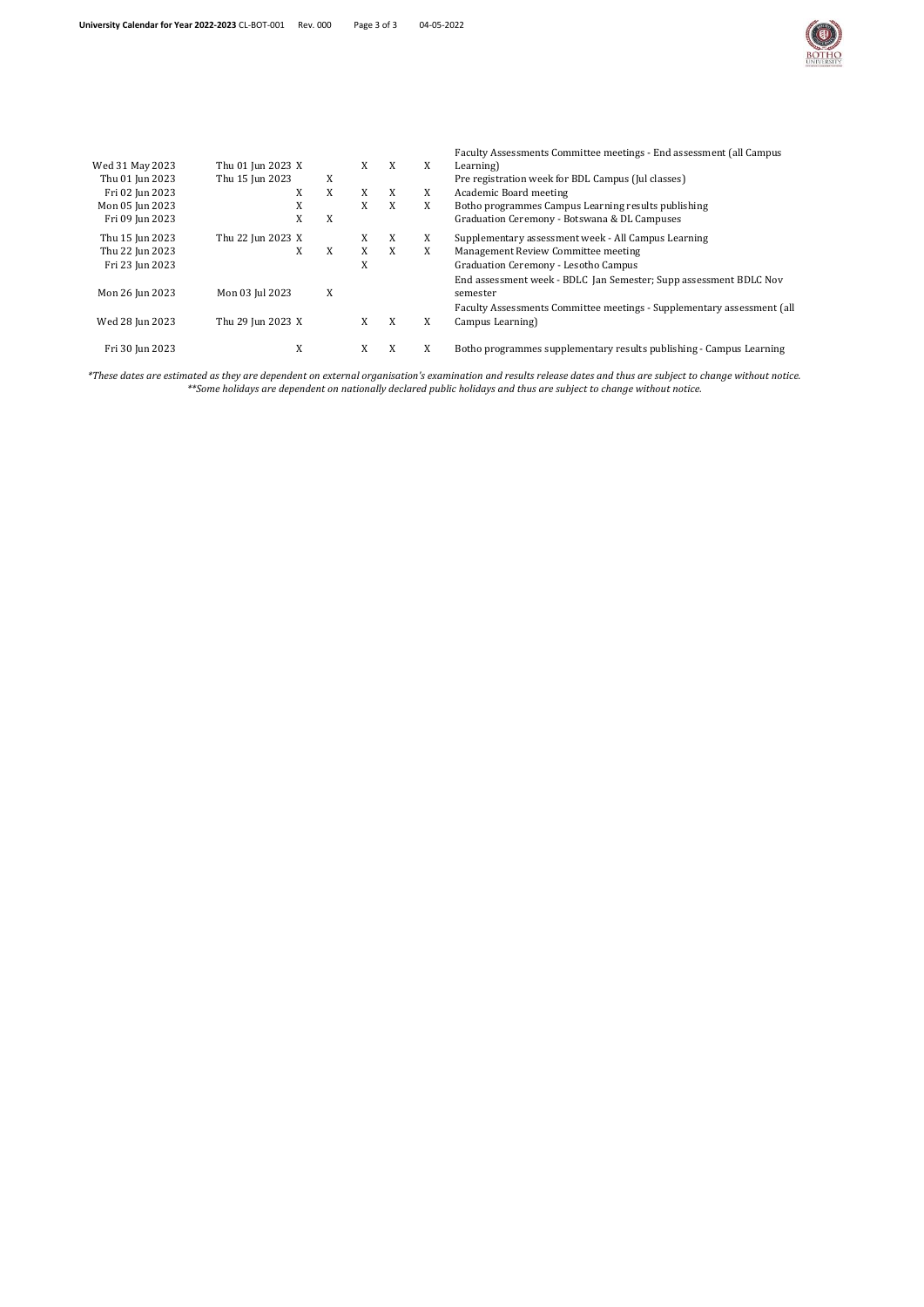